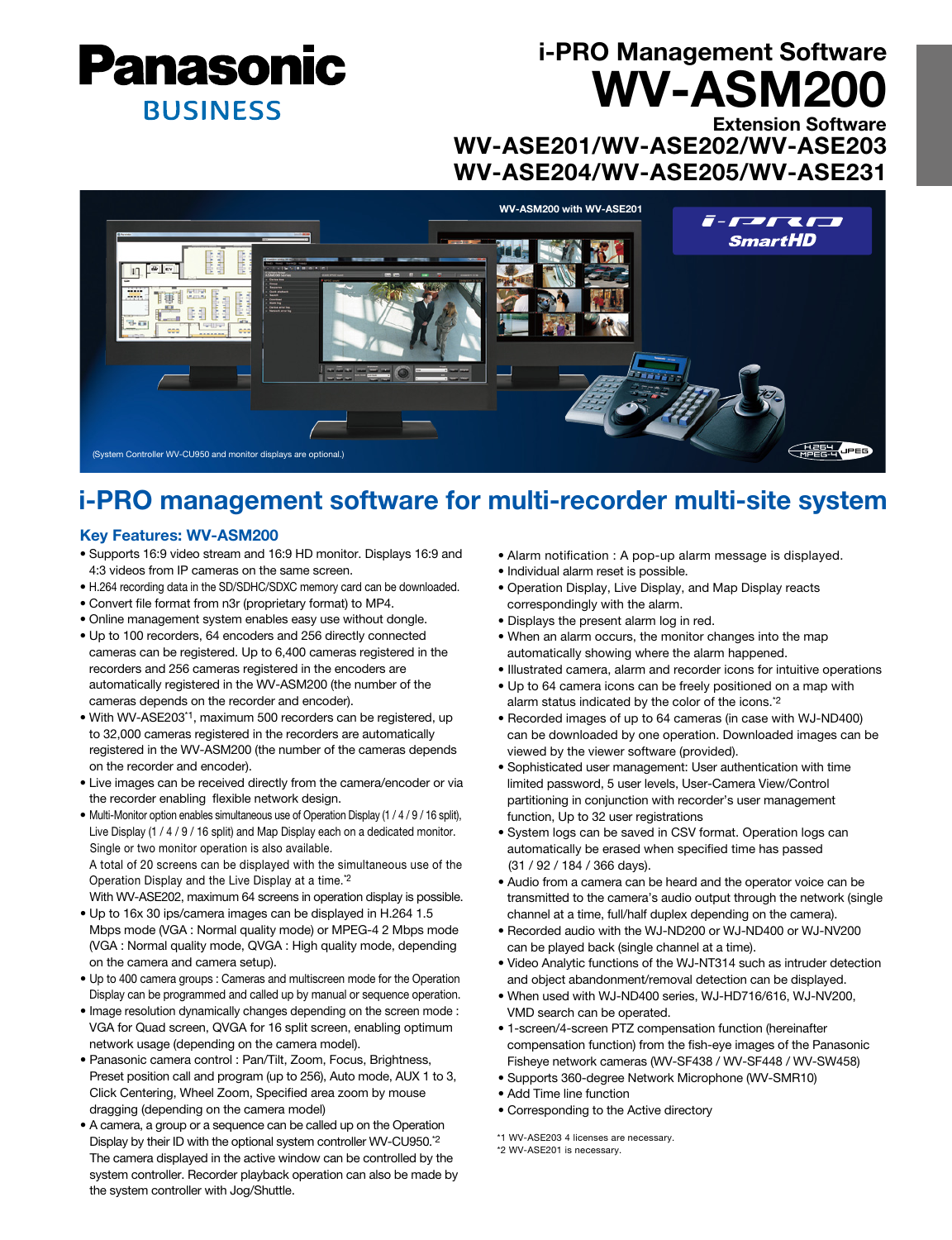### Key Features: Extension Softwares

#### ່ WV-ASE201 ພາສາສະ ແລະ ສະຫະລັດ ແລະ ສະຫະລັດ ແລະ ສະຫະລັດ ແລະ ສະຫະລັດ ແລະ ສະຫະລັດ ແລະ ສະຫະລັດ ແລະ ສະຫະລັດ ແລະ ສະ<br>ພາສາສະ ແລະ ສະຫະລັດ ແລະ ສະຫະລັດ ແລະ ສະຫະລັດ ແລະ ສະຫະລັດ ແລະ ສະຫະລັດ ແລະ ສະຫະລັດ ແລະ ສະຫະລັດ ແລະ ສະຫະລັດ ແລະ ສະ

- Add Live window, Map window in addition to the Operation window (3 monitors)
- Control using the Ethernet System Controller WV-CU950
- Expand the maximum numbers of screens to 20.
- \* To use the multi-monitor function, it is necessary to install an additional video card on the PC in use.

- Expand the maximum numbers of screens to 64.
- Up to 4 live windows.
- Multi-monitor function using up to 6 PC monitors.
- To display the operation window, the map window and the 4 map windows simultaneously.

- Expand the maximum numbers of registered recorders, encoders and cameras to 100, 64 and 256 respectively.
- Up to 4 licenses for the WV-ASE203 can be added.

#### WV-ASE203 WV-ASE204

• Decoder registration: Up to 10 decoders

#### WV-ASE205

- Visibility Enhancement Function
- Spatial Tonal Correction Snowfall and Rainfall Noise Reduction Multi-frame Synthesis Noise Reduction





\* WV-ASF900 is necessary.

Spatial Tonal Correction , Snowfall and Rainfall Noise Reduction

### WV-ASE231

• Extension software for connecting to Facial Recognition Analytics Platform (WV-ASF900)

Face Search Face Matching People Counting, Age and Gender Statistics





Face Search **People Counting,** Age and Gender Statistics



i-VMD (Intelligent Video Motion Detection) track path display \* WV-ASE200 is required for each cameras.

#### Optional Accessory



#### Operation Window

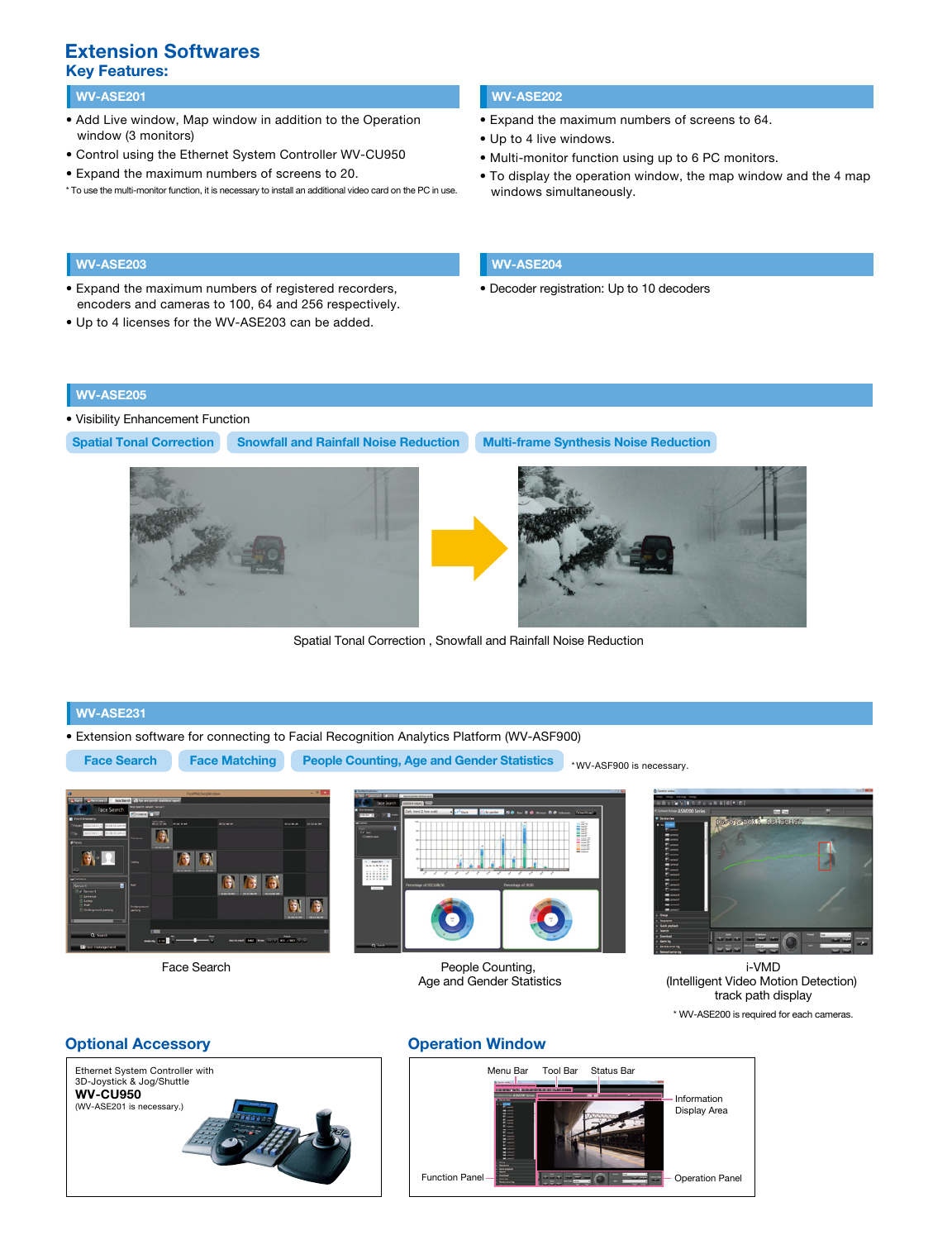#### Software Comparison Chart

| <b>Functions</b>                              |            |              | WV-ASM200 (V.2.0 or later)<br><b>Management Software - Basic</b> | +WV-ASE201<br><b>Extension</b><br><b>Software</b> | +WV-ASE202<br><b>Extension</b><br>Software | +WV-ASE201<br>+WV-ASE202<br><b>Extension</b><br>Software | +WV-ASE203<br><b>Extension</b><br>Software          | +WV-ASE204<br><b>Extension</b><br>Software | +WV-ASE205<br><b>Extension</b><br>Software | +WV-ASE231<br><b>Extension</b><br>Software |
|-----------------------------------------------|------------|--------------|------------------------------------------------------------------|---------------------------------------------------|--------------------------------------------|----------------------------------------------------------|-----------------------------------------------------|--------------------------------------------|--------------------------------------------|--------------------------------------------|
| <b>Main Functions / Description</b>           |            |              | Live / Playback / Control                                        |                                                   |                                            |                                                          |                                                     |                                            |                                            |                                            |
| Supported<br><b>Devices</b>                   | Camera     | Direct       | i-PRO series                                                     |                                                   |                                            |                                                          |                                                     |                                            |                                            |                                            |
|                                               |            | Via Recorder | i-PRO series, BB series*1                                        |                                                   |                                            |                                                          |                                                     |                                            |                                            |                                            |
|                                               | Recorder   | <b>NVR</b>   | WJ-ND400 series, WJ-ND300 series,                                |                                                   |                                            |                                                          |                                                     |                                            |                                            |                                            |
|                                               |            |              | WJ-ND200 series.WJ-NV200 series                                  |                                                   |                                            |                                                          |                                                     |                                            |                                            |                                            |
|                                               |            | <b>DVR</b>   | WJ-HD716/616, WJ-HD300A series                                   |                                                   |                                            |                                                          |                                                     |                                            |                                            |                                            |
|                                               | Encoder    |              | WJ-GXE500                                                        |                                                   |                                            |                                                          |                                                     |                                            |                                            |                                            |
|                                               | Decoder    |              |                                                                  |                                                   |                                            |                                                          |                                                     | WV-GXD400                                  |                                            |                                            |
|                                               | Controller |              |                                                                  | <b>WV-CU950</b>                                   |                                            | <b>WV-CU950</b>                                          |                                                     |                                            |                                            |                                            |
| <b>Max. Devices</b>                           | Camera     | Direct       | 256                                                              |                                                   |                                            |                                                          | Max. 1,280 <sup>*2</sup>                            |                                            |                                            |                                            |
|                                               |            | Via Recorder | 6,400 (with WJ-ND400 series)                                     |                                                   |                                            |                                                          | Max. 32,000<br>with WJ-ND400 series)*2              |                                            |                                            |                                            |
|                                               |            |              | 3,200 (with WJ-ND300 series)                                     |                                                   |                                            |                                                          | Max. 16,000<br>(with WJ-ND300 series)*2             |                                            |                                            |                                            |
|                                               |            |              | 1.600<br>(with WJ-ND200 series / WJ-NV200 series)                |                                                   |                                            |                                                          | Max. 8,000 <sup>*3</sup><br>with WJ-ND200 series)*2 |                                            |                                            |                                            |
|                                               |            | Via Encoder  | 256 (with WJ-GXE500)                                             |                                                   |                                            |                                                          | Max. 1,280 <sup>3</sup>                             |                                            |                                            |                                            |
|                                               |            | Via Decoder  |                                                                  |                                                   |                                            |                                                          |                                                     |                                            |                                            |                                            |
|                                               | Recorder   |              | 100                                                              |                                                   |                                            |                                                          | 500*3                                               |                                            |                                            |                                            |
|                                               | Encoder    |              | 64                                                               |                                                   |                                            |                                                          | 320*3                                               |                                            |                                            |                                            |
|                                               | Decoder    |              |                                                                  |                                                   |                                            |                                                          |                                                     | 10                                         |                                            |                                            |
|                                               | Controller |              |                                                                  | $\mathbf{1}$                                      |                                            | $\mathbf{1}$                                             |                                                     |                                            |                                            |                                            |
| <b>Supported Image Format</b>                 |            |              | H.264, MPEG-4 (i-PRO series), M-JPEG                             |                                                   |                                            |                                                          |                                                     |                                            |                                            |                                            |
| <b>Supported Image Resolution</b>             |            |              | 2,048 x 1,536, 1,920 x 1,080,                                    |                                                   |                                            |                                                          |                                                     |                                            |                                            |                                            |
|                                               |            |              | 1,280 x 960, 1,280 x 720, 960 x 720,                             |                                                   |                                            |                                                          |                                                     |                                            |                                            |                                            |
|                                               |            |              | 800 x 600, 640 x 480, 640 x 360,                                 |                                                   |                                            |                                                          |                                                     |                                            |                                            |                                            |
|                                               |            |              | 320 x 240, 320 x 160                                             |                                                   |                                            |                                                          |                                                     |                                            |                                            |                                            |
|                                               |            |              | (depending on the source equipment)                              |                                                   |                                            |                                                          |                                                     |                                            |                                            |                                            |
| Max. screens                                  |            |              | 16                                                               | 20                                                | 64                                         | 68                                                       |                                                     |                                            |                                            |                                            |
| <b>AVMD Display (Frame and Tracking Line)</b> |            |              | Yes                                                              |                                                   |                                            |                                                          |                                                     |                                            |                                            |                                            |
| <b>Multiple Monitors Supported</b>            |            |              |                                                                  | Yes (Up to 3 monitors:                            |                                            | Yes (Up to 6 monitors:                                   |                                                     |                                            |                                            |                                            |
|                                               |            |              |                                                                  | Operation / Live / Map)                           |                                            | Operation / Live / Map)                                  |                                                     |                                            |                                            |                                            |
| <b>Map Function</b>                           |            |              |                                                                  | Yes                                               |                                            | Yes                                                      |                                                     |                                            |                                            |                                            |
| Audio                                         |            |              | Yes (Live: 2-way, Playback: 1-way)                               |                                                   |                                            |                                                          |                                                     |                                            |                                            |                                            |
| Event Search (T&D, Event type etc.)           |            |              | Yes                                                              |                                                   |                                            |                                                          |                                                     |                                            |                                            |                                            |
| <b>VMD Search</b>                             |            |              | Yes                                                              |                                                   |                                            |                                                          |                                                     |                                            |                                            |                                            |
|                                               |            |              | (with WJ-ND400 series,                                           |                                                   |                                            |                                                          |                                                     |                                            |                                            |                                            |
|                                               |            |              | WJ-HD716/616, WJ-NV200)                                          |                                                   |                                            |                                                          |                                                     |                                            |                                            |                                            |
| Image Download                                |            |              | Yes                                                              |                                                   |                                            |                                                          |                                                     |                                            |                                            |                                            |
| <b>Visibility Enhancement</b>                 |            |              |                                                                  |                                                   |                                            |                                                          |                                                     |                                            | Yes                                        |                                            |
| Face Search*3                                 |            |              |                                                                  |                                                   |                                            |                                                          |                                                     |                                            |                                            | Yes                                        |
| Face Matching*3                               |            |              |                                                                  |                                                   |                                            |                                                          |                                                     |                                            |                                            | Yes                                        |
| People counting*3                             |            |              |                                                                  |                                                   |                                            |                                                          |                                                     |                                            |                                            | Yes                                        |
| Age and Gender Statistics*3                   |            |              |                                                                  |                                                   |                                            |                                                          |                                                     |                                            |                                            | Yes                                        |

\*1 Specific Models only. Also, JPEG only is supported and camera control is not supported.<br>\*2 WV-ASE203 x 5 licenses and 500 recorders are necessary.

\*3 WV-ASF900 is necessary.

#### About the optional registration

#### <The extensive options for Fisheye network cameras>

To use the extensive options for Fisheye network cameras, registration is required. To register the options, it is necessary to enter the "Registration Key" obtained from the Key Management System.<br>Refer to the provided "A

Activation Key No. : 0401-0065-000A-1234 Registration ID : 2397-55CC

\* To use the options, WV-ASM200 Ver.1.40 or later (option) is required. \* Refer to "WV-ASM200 Series Setup Instructions (PDF)" for how to register the options for the product in use.

#### System Example